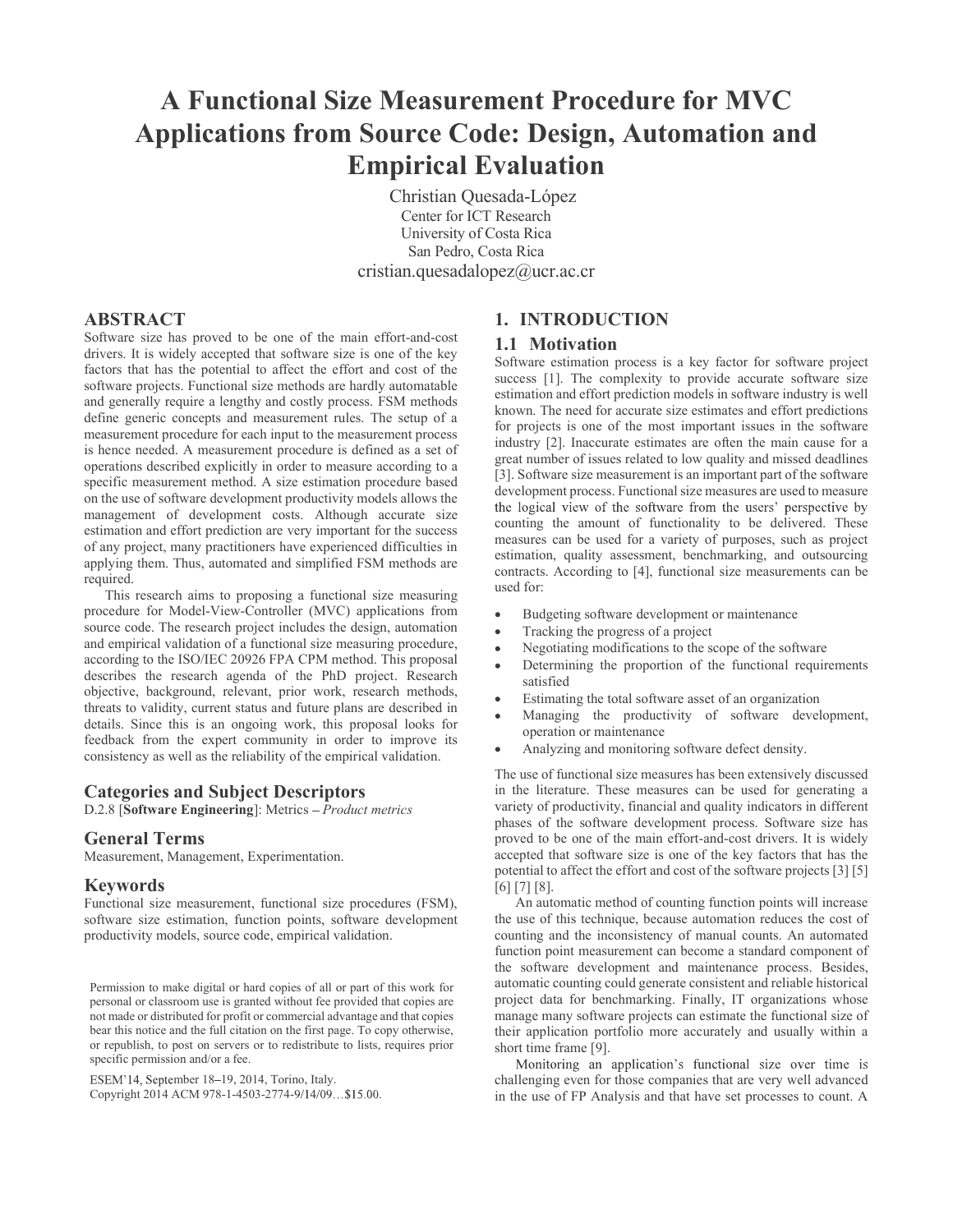functional size estimation method based on input provided by source code analysis can help the process of regularly updating the baseline counts and taking into account changes made during application maintenance and during small application enhancement projects [10].

functional size estimation method based on input provided by<br>source code analysis can help the process of regularly updating the<br>application of these measus<br>population maintenance and during small application enhancement<br>a Functional Size Measurement (FSM) is defined as the process of measuring functional size. The ISO/IEC 14143-1 standard [4] defines the concepts related to FSM and describes the general principles for applying an FSM method. Functional size methods are hardly automatable and generally require a lengthy and costly process. FSM methods define generic concepts and measurement rules. The setup of a measurement procedure for each input to the measurement process is hence needed. A functional size measurement procedure is defined as a set of operations described explicitly in order to measure according to a specific measurement method [11].

A functional size measurement (FSM) procedure based on the use of software development productivity models allows the management of development costs [12]. The FSM procedure require a rigorous and systematic definition, a clear definition of the of the base functional components (BFC) that contribute to software size, the mapping rules between the BFC and the FSM method and an empirical validation in order to verifying whether the FSM procedure complies with specific performance properties like repeatability, reproducibility and accuracy [13] and specific perception properties like perceived ease of use, perceived usefulness and intention to use [14]. The setup of a measurement procedure for each input to the<br>
measurement procedure for each input to the<br>
measurement procedure is defined a set of operations described<br>
measurement procedure is defined a set of operations

Jacquet and Abran [15] [16] suggest a process model for functional size measurement methods. The model details the steps from the design, its application, the analysis of its measurement results and the exploitation of these results in subsequent prediction models, such as in quality and estimation models. Fetcke et al. [17] proposed a generalized representation for functional size measurement that defines the main concepts used by FSM methods to represent the functional view of a software application.

This research proposes a functional size measuring procedure for Model-View-Controller (MVC) applications from source code. The research project includes the design, automation and empirical validation of the functional size measuring procedure, according to the ISO/IEC 20926 FPA CPM method. The design and the application of the proposed measurement procedure follows the steps of a process model for software measurement proposed in [15] [16] [17].

Therefore, the objective of this research is: 1) to define a FSM procedure for the automatic measurement of the functional size from MVC source code applications using FPA CMP; and 2) to evaluate the quality of this measurement procedure by looking at its design, application, and the results obtained. To achieve these objectives, a measurement procedure MVC-FPA will be systematically defined and empirically validated and a prototype tool that implements this procedure will be developed. Incritional size measurement methods. The model details the signs<br>
from the design, its application of these results in subsequent productions<br>
from the design, its application of the analysis of its measurement<br>
meansure results and the exploitation of these results in subsequent prediction<br>
modals, such as in quality and estimate into the proposed a generalized representation for functional size<br>
proposed a generalized representation for

It is widely accepted that software size is one of the key factors that has the potential to affect the effort and cost of the software projects  $[3] [5] [6] [7] [8]$ . A software application can be measured from two viewpoints: the user viewpoint (problem domain) and the developer viewpoint (system domain) [18]. Functional size measures support the user's perspective and technical size measures support the developer's perspective. There is plenty of research about the

relation of these measures, but these views are not necessarily correlated to each other. For example, we might find a system which is very "large" in terms of functionality, but which is relatively small in terms of technical items. Reverse engineering from source code could be a better solution [10].

### 2.2 Functional Size Measurement (FSM)

Functional Size Measurement (FSM) is defined as the process of measuring functional size. The ISO/IEC 14143-1 standard [4] defines the concepts related to FSM and describes the general principles for applying an FSM method. These series of standards provide a framework in which a new FSM method can be developed, tested and refined. It is composed by the following six parts:

- Part 1: Definition of concepts and requirements for FSM method [4].
- Part 2: Conformance evaluation of software sizing methods to ISO/IEC 14143-1. Provide a framework for conformity evaluation of a candidate FSM method. Describes a process for conformity evaluation [19].
- Part 3: Verification of a functional size measurement method. Establishes a framework for verifying the statements of an FSM Method and for conducting tests requested by the verification about performance properties: repeatability and reproducibility, accuracy, convertibility, discrimination threshold, applicability to Functional Domains [20].
- Part 4: Functional size measurement reference model. It is an input to the evaluation process of an FSM Method [21].
- Part 5: Determination of functional domains for use with functional size measurement. Describes the characteristics of Functional Domains and the procedures by which characteristics of Functional User Requirements (FUR) can be used to determine Functional Domains [22].
- Part 6: provide a guide for use of ISO/IEC 14143 series and related International Standards [23].

After the ISO/IEC 14143 standard series, several functional size measurement (FSM) methods have been proposed to quantify the software functional size based on functional user requirements, including: ISO FSM methods had been proposed ISO/IEC 19761 (COSMIC), ISO/IEC 20926 (IFPUG), ISO/IEC 20968 (Mk II), ISO/IEC 24570 (NESMA), and ISO/IEC 29881 (FiSMA).

### 2.3 A Process Model for FSM

Jacquet and Abran [15] [16] suggest a process model for functional size measurement methods that details the steps from the design, its application, the analysis of its measurement results and the use of these results in subsequent prediction models, such as quality and estimation models. In the first step, a measurement method is designed (definition of the objective, the concept to be measured, selection of the metamodel, the BFC relationships, the rules to measure, the numerical assignment rules for the metamodel, and all tasks associated with a measurement procedure). In the second step, the measurement method rules are applied to measure the size of software applications (software documentation gathering, construction of the software model and assignment of the numerical rules to the model, automation and data storage). Next, the results provided by the measurement method are presented and audited (description of the measurement process and evaluation of correctness). Finally, the measurement result is exploited in a quantitative or qualitative model (productivity models, effort-estimation models, quality models). Figure 1 shows the detailed steps of the software measurement process model.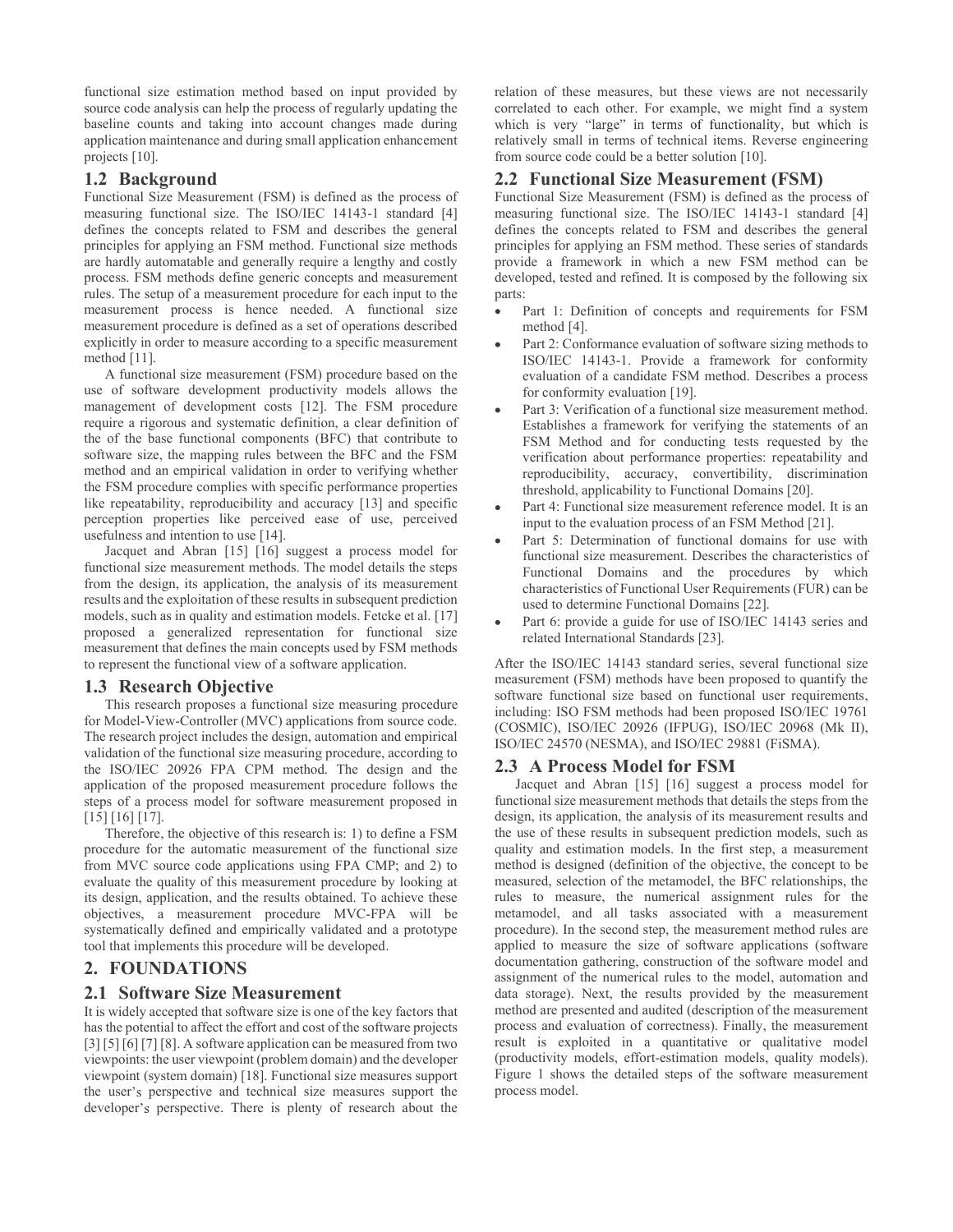

Figure 1. A Process Model Detailed Steps for FSM [14].

Fetcke et al. [17] proposed a generalized representation for functional size measurement that defines the main concepts used by FSM methods to represent the functional view of a software application. The model proposes two levels of abstraction: the first step is the identification (abstract model, concepts such as the user, application, transaction and data) and the second step is the measurement (mapping between functional elements in the abstract model and the numerical rules).

Function point analysis (FPA) [6] [24] [25] was the first proposal for a FSM and it is one of the most used method to measure functional size in the industry. The function point analysis (FPA) method was developed in an attempt to overcome some of the difficulties associated with lines of code as a measure of size [24]. FPA measure the functional size of software from the user perspective [6]. The International Function Point Users Group (IFPUG) FPA manual is one of the most used Functional Size Measurement (FSM) methods in the software industry. This IFPUG FPA is an ISO standard [25]. ISO/IEC 20926:2009 specifies the set of definitions, rules and steps for applying the IFPUG functional size measurement (FSM) method. **2.5 Function Points Analysis (FPA)**<br>
Francization studies [22] (25] was the first proposal<br>
Function point analysis (FPA) [6] [24] [25] was the first proposal<br>
for a FSM and it is one of the most used method to measure<br>

In FPA the user requirements are classified and counted in a set of basic functional size components (BFC). These elementary units are called data and transactional functions. They represent data and operations that are relevant to the users. Data functions (DF) are classified into internal logic files (ILF) and external interface files (EIF). Transactional functions are classified into external inputs (EI), external outputs (EO), and external inquires (EQ). Each BFC contributes in the FPA counting that depends on its complexity. Complexity weigh is calculated according to given tables. Unadjusted Function Points is obtained by the summing of all BFC. Details about FPA method can be found in FPA manual [25].

Model-View-Controller (MVC) was first introduced by Trygve Reenskaug at Xerox Research Center in 1979 [26]. MVC architectural pattern is a well-known and accepted standard for software development [27] [28]. MVC separates an application into three main components: the model, the view, and the controller. MVC helps to decouple data access and business logic from the manner in which it is displayed to the user and helps to create applications that separate the data logic, business logic, and UI logic, while providing a loose coupling between these elements. The user interface (UI) logic belongs to the view component, the input logic belongs to the controller component, and business logic belongs to the model component. This separation helps you manage complexity when an application is built [27] [28]. MVC is a very

popular and well accepted practice in developing J2EE and .Net applications.

### 3. RELATED WORK

Although functional size measurement (FSM) methods have been available for three decades, FSM is not widely adopted in the software community. Several studies searched for problems in the structure and the practice of FSM methods and discussed the challenges for the FSM community [29]. One of the responses to these problems has been the introduction of some degree of formality into functional size measurement. These studies were mainly concerned with objective measurements, automation of the measurement process and the semantic and syntactic elements to define a FSM method without ambiguities but further empirical validation is needed [29].

Several literature surveys have analyzed FSM procedures according to Lother and Dumke proposal [30] to classify them by: FSM method and release, input artifact (requirements, design models, source code, test cases), abstract model, measurement process, mapping and measurement rules, functional domains (management information systems, real time embedded), tool support, validation procedure, empirical data, context (multicompany, local company, consulting company, in-house, academic environment), and others. These studies have identified key remaining challenges in FSM yet to be addressed by further formalization studies [29].

Marín et al. [31], presents a survey of functional FSM procedures in order to provide researchers with an overview of the current state of the functional size measurement procedures based on COSMIC and to provide practitioners with information about the functional size measurement procedures that are available. Ozkan and Demirors [29], identify challenges in FSM that potentially remain to be addressed by further formalization studies.

Currently, we are conducting a systematic literature review for automated FSM procedures. For the first run, we have identified 31 papers for automated FSM procedure proposals. Now, we are executing the snowballing process (backward and forward) in order to identify related papers. Furthermore, in a previous literature survey, we identified 15 proposals for automated function point counting from source code and we have identified 5 Ph.D. thesis on FSM procedures.

Our study is mainly concerned with the definition of a formal functional size measurement procedure without ambiguities, the automation for the measurement process and the empirical validation for the procedure.

### 3.1 OMG's Automated Function Points (AFP)

Recently, the Object Management Group (OMG) has release the Automated Function Point (AFP) specification [9]. AFP provides a standard for automating function point measure according to the counting guidelines of the International Function Point User Group (IFPUG). Currently, there are some commercial software packages that claim to automatically count function points, but this is the first standard that ensures the repeatability and consistency of the counting technique.

The arrival of an automatic method of counting function points will increase the use of this technique, because automation reduces the cost of counting and inherent inconsistency of manual counts. Automated Function Point measurement can become a standard component of the software development and maintenance process. Automatic counting could generate more consistent and reliable historical project data for benchmarking. AFP specification defines a method for automating the counting of Function Points that is generally consistent with the Function Point Counting Practices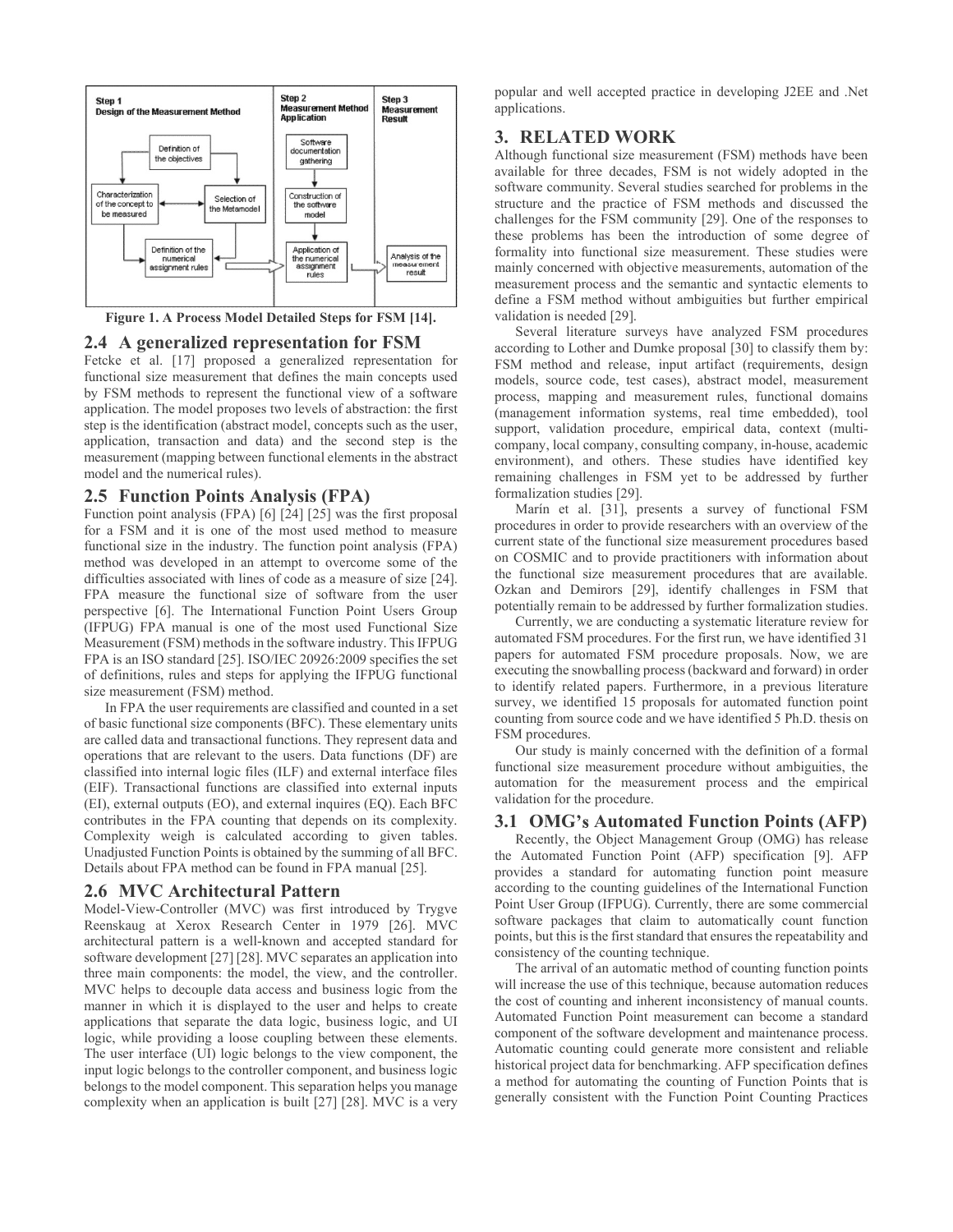Manual, Release 4.3.1 (IFPUG CPM). It may differ from those in the IFPUG CPM at points where subjective judgments have to be replaced by the rules needed for automation. The specification is applicable to the functional sizing of transaction-oriented software applications, and in particular those with data persistency.

The specification is derived from IFPUG CPM. However, explicit counting rules were specified in this document in order to provide for rigorous automation that may not be in strict conformance with guidance in IFPUG's manual, thus there is no claim of strict conformance with the IFPUG CPM standard. This specification conforms to OMG's Knowledge Discovery Metamodel (KDM) and Structured Metrics Meta-model (SMM) in its <sup>p</sup><br>creatification and representation of the Automated Euration Boint specification and representation of the Automated Function Point counting and scoring process. This process ensures automation, consistency and verifiability. Manual, Release 4.3.1 (IFPUG CPM). It may differ from those in<br>
tep-BIG CPM) and pioral cost and pioral cost and pioral cost and pioral cost and pioral cost and pioral cost and pioral cost and pioral cost and pioral cost

The general objective of this research is to propose a functional size measuring procedure for MVC applications from source code. The research project includes the design, automation and empirical validation of the functional size measuring procedure, according to the ISO/IEC 20926 FPA CPM method. The design and application of the proposed measurement procedure follows the steps of a process model for software measurement proposed in [15] [16] [17]. This research analyzes and adapts the FPA CPM method in order to measure the functional size of a MVC software application from its source code.

Our objective written in GQM [32] form is as follows: Design a FSM procedure for the purpose of automatic measurement from source code with respect to their functional size from the point of view of the researcher in the context of MVC applications.

Additionally, our objective to evaluate the quality of this measurement procedure can be stated in GQM form as follows:

Analyze FSM procedure for the purpose of evaluate with respect to performance and adoption from the point of view of the researcher in the context of MVC applications.

To achieve these objectives, a measurement procedure for MVC-FPA will be systematically defined and empirically validated and a prototype tool that implements this procedure will be developed for this purpose. The FSM procedure design is composed of:

1) The definition of a set of mapping rules that allows the base functional components (BFC) of the source code to be identified, for this purpose, the FSM procedure must define the transformation rules from the technical view of the software (source code) to the functional view of the software (base functional components). Analyz FSM procedure<br> **Sharped Solution** (not the purpose of evaluate and adoption<br>
or the purpose of evaluate<br>
in the context of MVC applications.<br>
To achieve the research interest of MVC applications.<br>
To achieve these

2) The definition of a set of measurement rules for obtaining the functional size of MVC applications.

3) The application of both rules sets to several specific case studies. 4) The design validation by means of conformity evaluation with ISO/IEC 20926.

5) The empirical evaluation of the results in terms of accuracy, reproducibility and repeatability.

6) finally, the empirical evaluation of the perceptions of users employing MVC-FPA to measure functional size in terms of perceived ease of use, perceived usefulness and intention to use.

# EMPIRICAL STUDIES

This research use an empirical software engineering mixed methods approach [33] [34] that combines five main research approaches: design science [35], systematic literature review [36] [37], surveys [38] [39] [40], case studies [33] [34], and experiments [33] [34]. Our Ph.D. project is designed to be carried out in three stages:

- Stage 1: State the Problem.
- Stage 2: Design the Automated FSM Procedure.
- Stage 3: Validate the FSM Procedure.

These stages are explained in depth in the following subsections.

### 5.1 State the Problem

The objective is to determine the state of the art regarding this problem. To do this, we will carry out the following activities:

- Define the Problem based on the interests of a group of researchers collaborating on a particular family of SE experiments [41], as well as an initial literature review and mapping study [42].
- Review the relevant Literature based on the problem definition.
- Elicit Knowledge by interviewing researchers to learn about the state of practice.
- Conduct a Systematic Literature Review (SLR) on the subject [37] [38]. We analyze FSM procedures for the purpose of characterize with respect to FSM method and release, input artifact, abstract model, measurement process, mapping and measurement rules, functional domains, automation level, tool support, validation procedure, empirical data, and context from the point of view of the researcher in the context of software applications.
- Conduct an industry survey with practitioners to learn about the state of practice in the software industry [38] [39] [40]. We analyze the software size estimation process for the purpose of characterize with respect to performance and adoption from the point of view of project managers in the context of software organizations in Costa Rica. In order to answer research questions, we will execute an electronic questionnaire, face-to-face interviews and statistical analysis of historical project data.

The product of this stage will be an understanding of the current state of the art and the state of practice in FSM.

### 5.2 Design the Automated FSM Procedure

The objective is to design and automate the functional size measurement procedure. To do this, we will carry out the following activities:

- Design the functional size measurement procedure: the design and the application of the proposed measurement procedure follows the steps of a process model for software measurement proposed in [15] [16] [17].
- Build a software tool application to automate the FSM procedure: we will develop, implement, and validate the tool that automates the process for the FSM procedure [35].

The products of this stage will be the definition of the FSM procedure and a software tool that automates the process defined in the FSM procedure.

### 5.3 Validate the FSM Procedure

The objective of this stage is to conduct an empirical evaluation for the functional size measurement procedure in terms of accuracy, reproducibility and repeatability and perceived ease of use, perceived usefulness and intention to use. To do this, we will carry out the following activities:

Conduct a Case Study: we will conduct a case study with practitioners (professional master degree students) to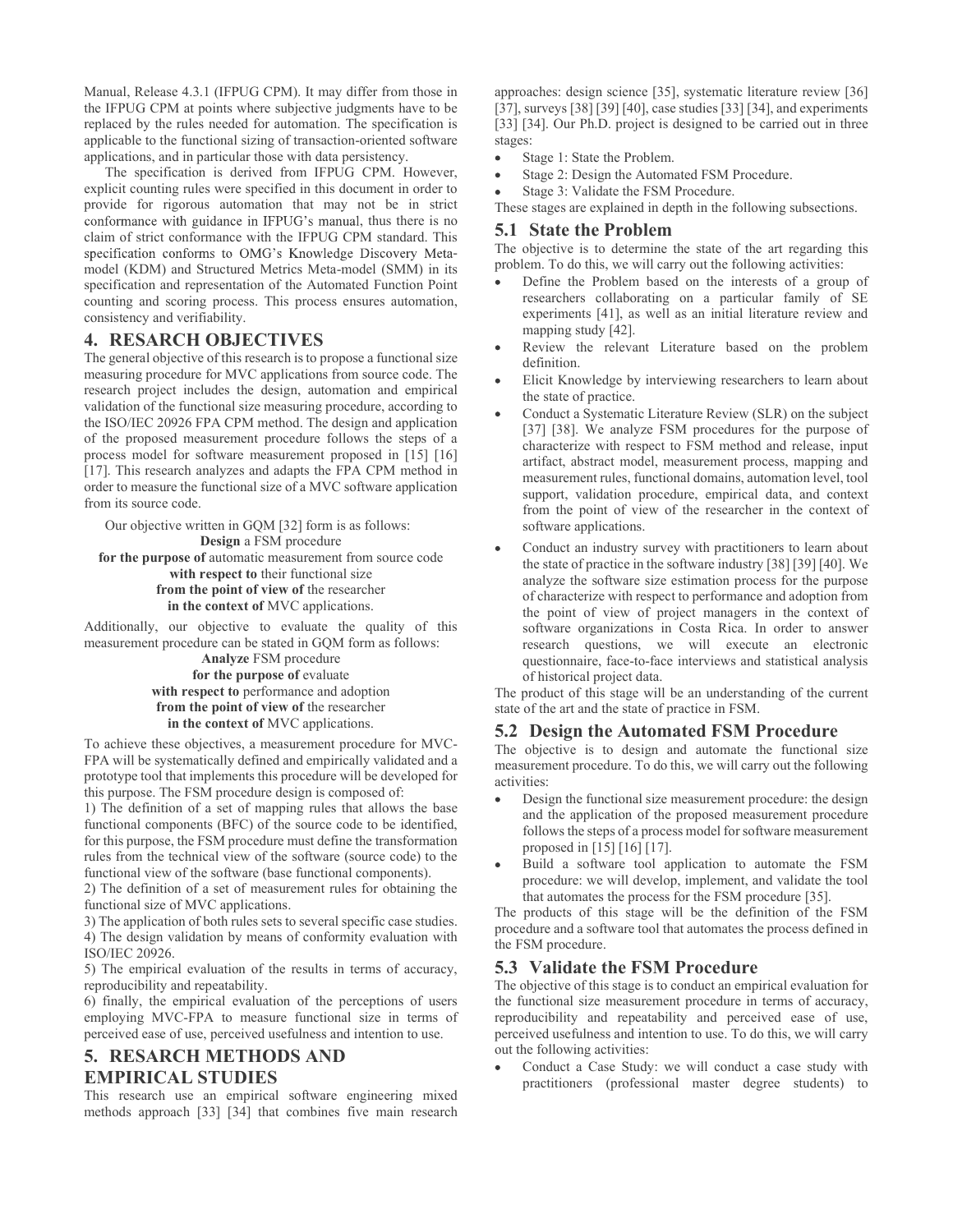determine the FSM procedure accuracy, reproducibility, and repeatability [14] [33] [34].

Conduct a Survey: we will conduct a survey with practitioners (professional master degree students) to determine the perceived ease of use, usefulness, and feasibility of use for the FSM procedure [14] [38] [39] [40]. determine the FSM procedure accuracy, reproducibility, and and we are in the propeatability [14] [33] [34].<br>
• Conduct a Survey: we will conduct a survey with practitioners<br>
• Conduct a Survey: we will conduct a survey wi

The products of this stage will be the results for the validation of the FSM procedure.

The main threats to validity of the study are the following:

- determine the FSM procedure accuracy, reproducibility, and and we are in the proceeduability [14] [33] [34].<br>
 Conduct a Survey: we will conduct a survey with practitioners<br>
(professional master degree students) to deter Publication bias: we are conducting a systematic literature review (SLR) where each step has been carried out in pairs, conflicts in the selection process have been solved either by a third party or in consensus meetings, and inclusion and exclusion of studies at each stage has been recorded in order to decrease the bias for the selection process and data extraction. preceived ease of use coincides, and feasibility of use for the<br>
FSM procedure [14] [38] [40],<br>
The products of this stage will be the results for the validation of<br>
the FSM procedure.<br> **6.1 Empirical Study I (SLR)**<br> **6.1**
- Vested interests of the authors: both authors of this research are active researchers on software estimation. We should be aware of the possible impact of our own interests on the analyses. In particular, it is possible that the recommendations we make are affected by our interests and opinions.
- Limited Scope: we will select only formal FSM procedures. The results of our analysis and observations may not be generalized to all FSM methods and automated counting proposals.

The main threats to validity of the study are the following:

- Population bias: our sample will be biased to organizations above average size and process maturity level of the industry. The sample organizations are consistent with our target<br>audience and conforms to our recentral goal of exploring the [3] Boehm, B. W. (1981). Software engineering economics. audience and conforms to our research goal of exploring the potential improvement of software estimation methods and process. Excelsion of solution and the development of the development of the development of the development of the search was supported the examplement of the search was supported the main first possible impact of our own interest The main threas to validity of the study are the following:<br>
The main threas to validity of the study are the following:<br>
Phe main threas to validity of the study are the following:<br>  $\bullet$  Population bias: our search signa
- process. Concepts.<br>Results: when evaluating the generalizability of the results, we [5] Kitchenha must consider that this is a survey of Costa Rica software organizations. There may be cultural issues that reduce the generalizability of the results.

The main threats to validity of the study are the following:

- Differences among subjects: our experimental subjects will be practitioners of the master degree program which is not a representative sample of the population that would normally use a FSM method. We will select a homogeneous group of subjects.
- Materials and tasks used: we will use a representative requirement specification of a real case in the MIS functional domain.
- Measurement time. The starting and ending measurement time will be self-reported by the subjects.

## **STEPS**

above average size and process maturity level of the matistry<br>
The sample organizations are consistent with our target<br>
and configure and ordinary and exploring the systems are consistent with our target<br>
potential improve For the first stage, we have already clearly defined the problem, completed the preliminary literature review of FSM methods and procedures, and elicited knowledge. We have also conducted a replicated study about structure and applicability of function points [43] [44]. We are currently conducting the systematic literature review. The SLR protocol is finished and the first run results are in,

and we are in the process of executing the snowballing process (backward and forward) in order to identify relevant related papers. For the industrial survey, we have the survey protocol and the questionnaire ready to be executed.

Regarding the second phase, we have reviewed the process model for software measurement [15] [16] [17] and have started to build a software tool to automate the data BFC for the FSM procedure.

As part of the third stage, we are analyzing several empirical studies for FSM procedures to build the design for own empirical validation studies [12] [13] [14].

### 7.2 Future Planned Steps

We plan to carry out several parallel activities:

- Complete the Systematic Literature Review.
- Complete the Industrial Survey.
- Document the design of the FSM procedure and implement the development of the tool for measurement.
- Start planning the empirical studies for FSM procedure validation.

### 8. ACKNOWLEDGMENTS

Our research was supported by the Costa Rican Ministry of Science Technology and Telecommunications (MICITT). Our thanks as well to LACCIR, and ESE Group at UCR and COPPE/UFRJ.

### 9. REFERENCES

- [1] Peixoto, C. E. L., Audy, J. L. N., & Prikladnicki, R. (2010, May). The importance of the use of an estimation process. In Proceedings of the 2010 ICSE Workshop on Software Development Governance (pp. 13-17). ACM.
- [2] Molokken, K., & Jorgensen, M. (2003, October). A review of software surveys on software effort estimation. In Empirical Software Engineering, 2003. ISESE 2003. Proceedings. 2003 International Symposium on (pp. 223-230). IEEE.
- 
- [4] ISO. (2007). ISO/IEC 14143-1- Information Technology Software measurement - Functional Size Measurement. Part 1: Definition of
- Kitchenham, B. (1993) Using Function Points for Software Cost Estimation - Some Empirical Results. 10th Annual Conference of Software Metrics and Quality Assurance in Industry, Amsterdam, Netherlands.
- [6] Albrecht, A. J., & Gaffney, J. E. (1983). Software function, source lines of code, and development effort prediction: a software science validation. Software Engineering, IEEE Transactions on, (6), 639- 648.
- [7] Jones, T. C. (1998). *Estimating software costs*. McGraw-Hill, Inc.
- [8] Kemerer, C. F. (1987). An empirical validation of software cost estimation models. Communications of the ACM, 30(5), 416-429.
- OMG. (2014). Automated Function Points. Version 1.0.
- [10] Ellafi, R., & Meli, R. A Source Code Analysis-based Function Point Estimation Method integrated with a Logic Driven Estimation Method.
- [11] BIPM, I., IFCC, I., ISO, I., & IUPAP, O. (2008). International Vocabulary of Metrology-Basic and General Concepts and Associated Terms, 2008. JCGM,200, 99-12.
- [12] Soubra, H. (2011). Automatisation de la mesure fonctionnelle COSMIC-ISO 19761 des logiciels temps-réel embarqués, en se basant sur leurs spécifications fonctionnelles (Doctoral dissertation, École de technologie supérieure).
- [13] Condori-Fernández, N., Abrahão, S., & Pastor, O. (2007). On the estimation of the functional size of software from requirements specifications. Journal of Computer Science and Technology, 22(3), 358-370.
- [14] Abrahao, S. M., & Director-Lopez, O. P. (2004). On the functional size measurement of object-oriented conceptual schemas: design and evaluation issues. Universidad Politecnica de Valencia (Spain).